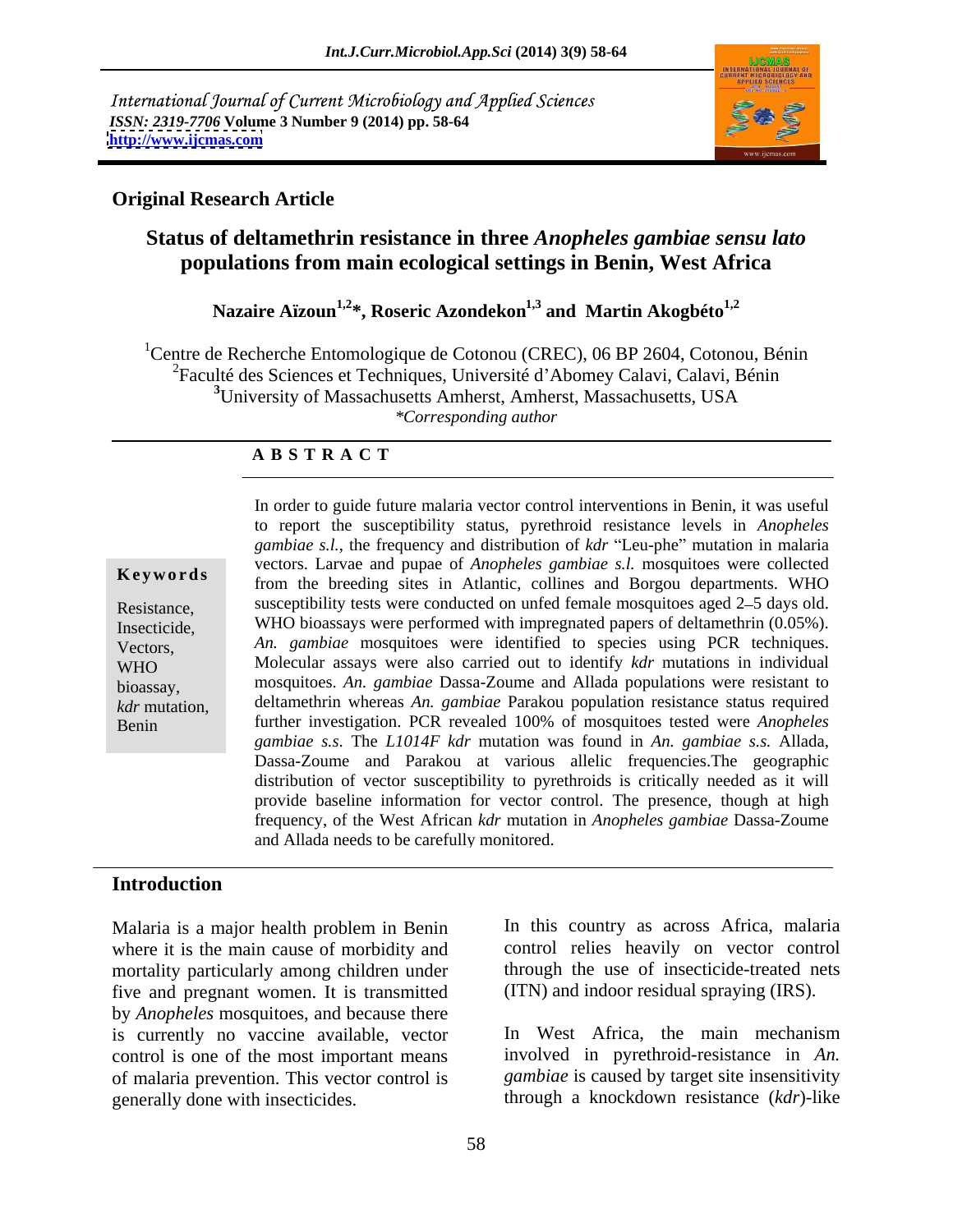mutation caused by a single point mutation (Chandre *et al.*, 1999). Malaria vector through high levels of multi-function oxidases (MFOs), non-specific esterases

Beninese National Malaria Control insecticide resistance in the local mosquito Programme has implemented large-scale and free distribution of LLIN since July 2011 through the entire country to increase The southern region is characterized by a coverage of LLINs. It is crucial that tropical Guinean climate with two rainy information on current status of *An. gambiae s.l*. resistance to pyrethroid being November) with a mean annual rainfall over investigated. This will properly inform control programs of the most suitable insecticides to use and facilitate the design with two rainy seasons (March July and of appropriate resistance management August) with an average rainfall of 1,000 strategies. mm per year. The northern zone is

In this study, we report the assessment of the and extent of the distribution of the  $kdr = 1.300$  mm. mutation within and among these *An. gambiae s.l.* populations in the south-north transect Benin, where pyrethroid resistance was also recently reported in *An. gambiae* (Djègbé *et al.*, 2011; Aïzoun *et al.*, 2013a;

The study was carried out in some localities; following a south-north transect Benin. Three contrasting localities of Benin were selected for mosquito collection on the basis

(Leu-Phe) in the para-sodium channel gene of insecticides and/or ecological settings. resistance to insecticides in Benin is growing area located in the middle part of conferred by two main mechanisms: (1) the country. Allada is a cereal growing area alterations at site of action in the sodium (maize, ground-nut and so on) located in the channel, viz the *kdr* mutations and (2) an south part of the country. Parakou, an urban increase of detoxification and/or metabolism vegetable growing area located in the north (NSEs) (Corbel *et al.*, 2007; Djogbénou *et*  populations, their usual protection practices *al.*, 2009; Djègbé *et al.*, 2011; Aïzoun *et al.*, 2013a; Aïzoun *et al.*, 2013b). of variation in agricultural production, use The localities were: Dassa-Zoume a rice of Benin. The choice of the study sites took into account the economic activities of against mosquito bites, and peasant practices to control farming pests. These factors have a direct impact on the development of

susceptibility status, insecticide resistance October) and one dry season (November levels in *Anopheles gambiae s.l.* to April). The temperature ranged from 22 to deltamethrin and to evaluate the presence 33°C with the annual mean rainfall which is vectors.<br>The southern region is characterized by a seasons (April–July and September– 1,500 mm. The middle part of the country is characterized by a Sudano Guinean climate characterized by a Sudanian climate with only one rainy season per year (May to 1,300 mm.

# **Mosquito collection**

Aïzoun *et al.*, 2013b). 2012 during the rainy season in Allada **Materials and Methods** pupae were collected in Allada district Study area **and a study area** dipping method on several breeding sites *An. gambiae s.l.* mosquitoes were collected from April–July and September–November locality selected in south Benin. Larvae and within both padding and village using the (brick pits, pools, marshes, streams, ditches, pits dug for plastering traditional huts, puddles of water, water pockets caused by the gutters).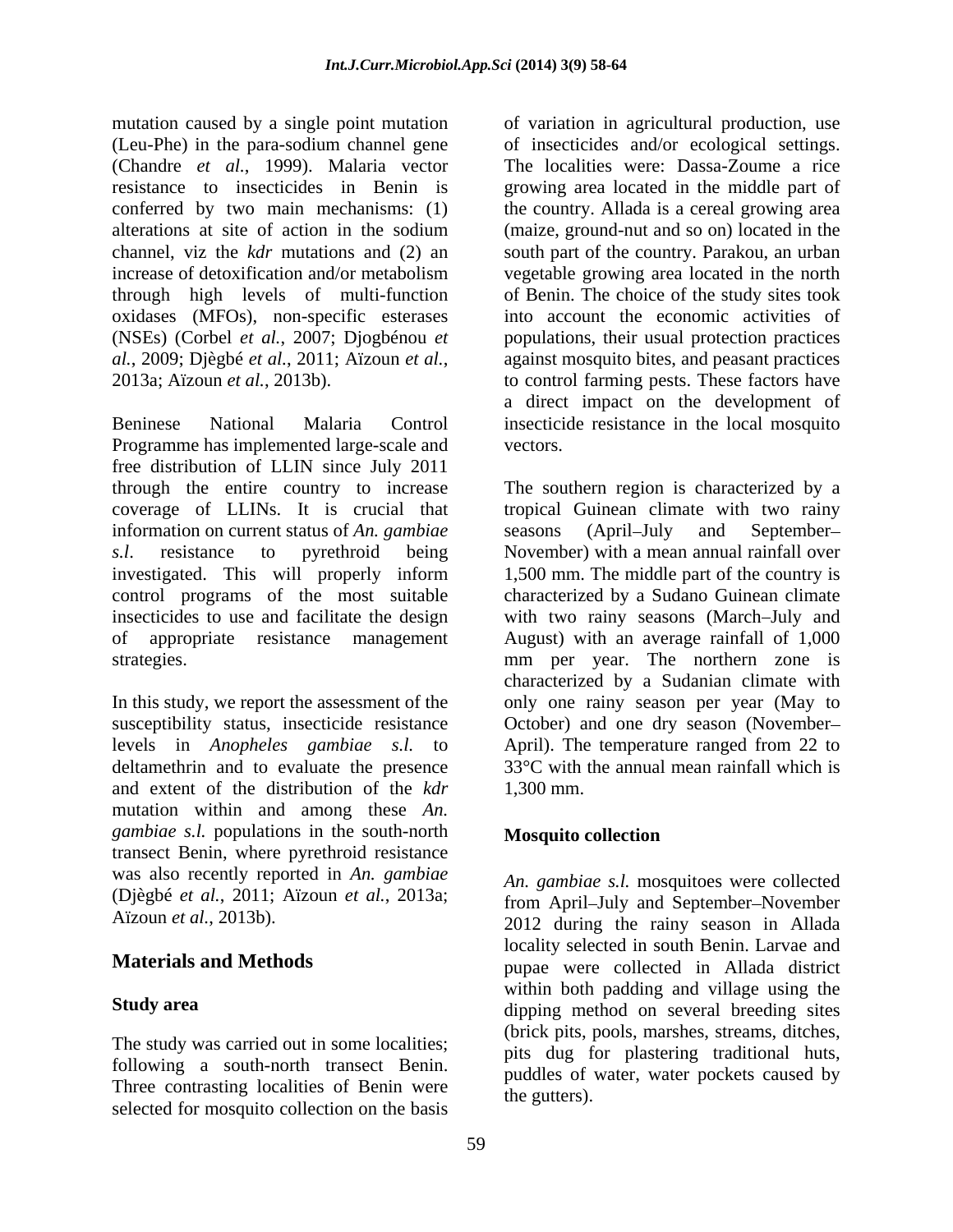*An. gambiae s.l.* mosquitoes were also collected from July to November 2012 in year and we therefore assumed that the larvae collected in the study period were

*An. gambiae s.l.* mosquitoes were also the rainy season in Parakou district selected in north Benin. *Anopheles* pre-imaginal stages (L1 to L4 instars) were collected via ladles within vegetable farms from Parakou. Following the WHO protocol (WHO, 1998). In these three districts, larvae and pupae Dead and surviving mosquitoes were bottles related to each locality. Otherwise, laboratory, for further molecular were pooled together related to each locality trays containing tap water.

Larvae were provided access to powdered **PCR detection of species and the** *kdr* TetraFin® fish food, and were reared to adults under insectary conditions of  $25+/2$ °C and 70 to 80% relative humidity at  $2^{\circ}$ C and 70 to 80% relative humidity at At the end of WHO bioassays, a polymerase Centre de Recherche Entomologique de chain reaction test for species identification Cotonou (CREC) located in Akpakpa, in (Scott et al., 1993) was performed to Cotonou district. The samples were reared identify the members of *An. gambiae* up to adult emergence at the CREC complex collected from each site. PCR for insectary. An. gambiae Kisumu, a reference the detection of the *kdr* "Leu-phe" mutation susceptible strain was used as a control for was carried out on dead and alive *An*.

Susceptibility tests were done following WHO protocol on unfed females mosquitoes Statistical analysis aged 2–5 days old reared from larval and pupal collections. All susceptibility tests The resistance status of mosquito samples were conducted in the CREC laboratory at 25+/-2°C and 70 to 80% relative humidity.

## **Testing insecticide susceptibility**

Dassa-Zoume district selected in the centre Females *An. gambiae* aged 2 to 5 days old part of the country. *Anopheles* pre-imaginal were exposed to WHO diagnostic dosage of stages (L1 to L4 instars) were collected via deltamethrin 0.05% according to the WHO ladles within rice farms, Lema, from Dassa- protocol (WHO, 1998). Thus, an aspirator Zoumè. Due to that the farms are irrigated, was used to introduce 20 to 25 unfed female breeding sites are present throughout the mosquitoes into five WHO holding tubes representative of the population that could blown into the exposure tubes containing the be found during other periods of the year. insecticide impregnated papers. After one collected from May to October 2012 during cotton wool moistened with a 10% honey were collected using the dipping on breeding separately stored in individual tubes with sites and then kept in separated labeled silica gel and preserved at -20°C in the larvae collected from multiple breeding sites characterization. We used deltamethrin, an then re-distributed evenly in development check if there was resistance to this product (four tests and one control) that contained untreated papers. They were then gently hour exposure, mosquitoes were transferred back into holding tubes and provided with The number of mosquitoes knocked down" at 60 minutes and mortalities at 24 hours were recorded following the WHO protocol (WHO, 1998).<br>Dead and surviving mosquitoes were laboratory, for further molecular insecticide of same class as permethrin to in districts surveyed.

# **mutation**

the bioassay tests. *gambiae* mosquitoes as described by Martinez-Torres et al. (1998).

## **Statistical analysis**

was determined according to the latest WHO criteria (WHO, 2013) as follows: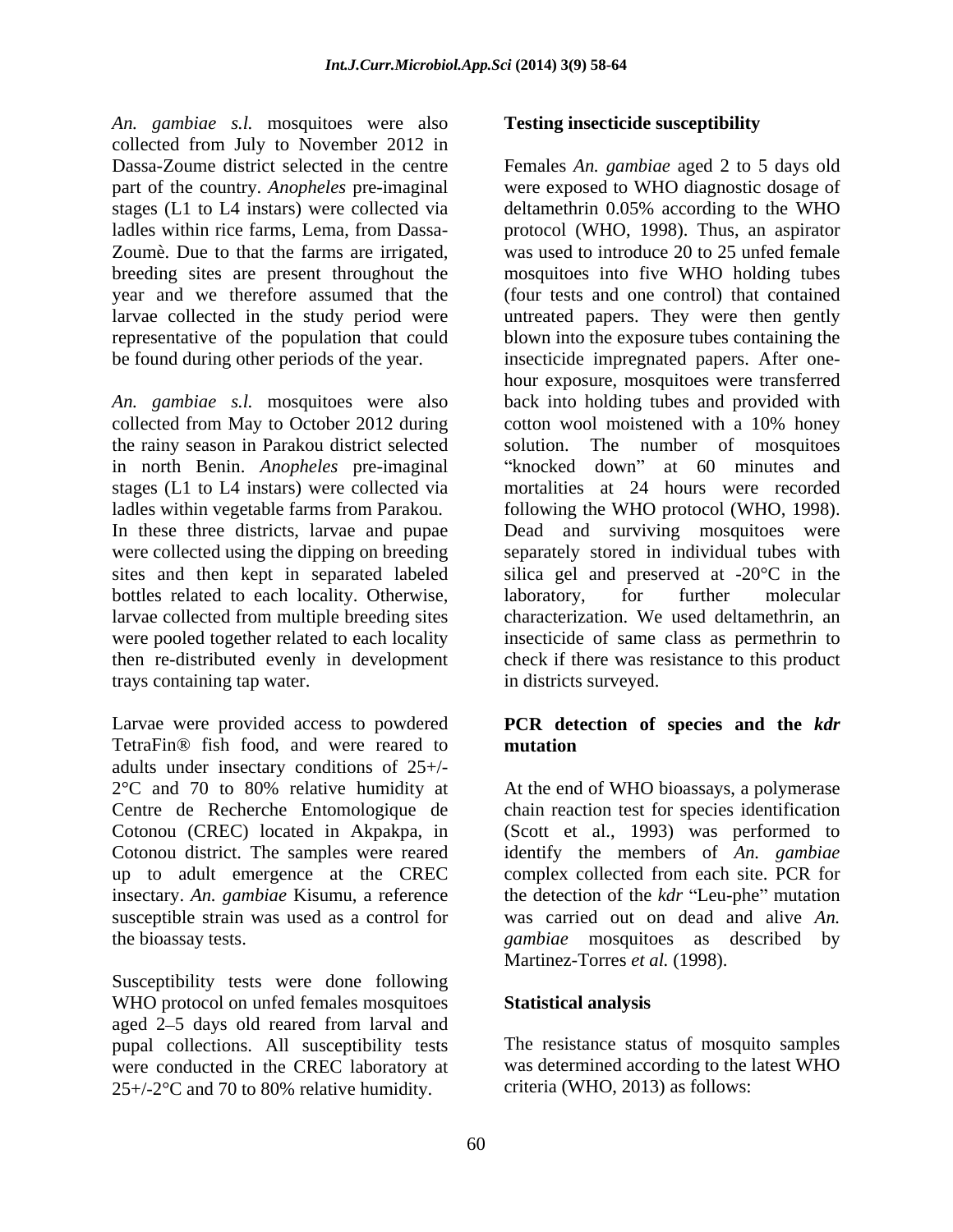- Mortality rates between 98%-100% Univariate logistic regression, performed

correlated with the results of insecticide susceptibility tests performed with WHO method from each of the districts surveyed. ANOVA test was performed with mortality rate as the dependent variable and the PCR revealed 100% of mosquitoes tested localities as a covariate. ANOVA test was  $\frac{1}{\sqrt{2}}$  were Apphales gambias s s (Table 2) also performed with *kdr* frequency as the dependent variable and the localities as a covariate.

Table 1 shows that Kisumu strain (control) insecticide resistance is a major issue, which confirmed its susceptibility status as a must interest the different National Malaria reference strain. The 24 hours mortality Control Programmes. This management recording shows that female mosquitoes of requires two kinds of information: sound *Anopheles gambiae* Kisumu which were knowledge of the mechanisms of resistance exposed to WHO papers impregnated with and a thorough resistance monitoring deltamethrin 0.05% were susceptible to this product with the mortality rate of 100%. Regarding *An. gambiae* Dassa-Zoume and *Anopheles gambiae* natural populations have and 55% respectively. The mortality rate obtained with *An. gambiae* Parakou the one observed with *An. gambiae* Dassa- Notice between 99%-100% with the state is giving the regression, performed the between the state is a constrained to the model with the model and the state constrained with AOVA (Tube interactions (Table 1). University an

indicate full susceptibility with mortality rate as the dependent variable Mortality rates between 90%-97% require further investigation test showed that the phenotypic resistance to Mortality rates < 90%, the population is deltamethrin was associated with the considered resistant to the tested localities (p <0.05) except Parakou locality insecticides. (p >0.05) on the one hand. Univariate Abbott's formula was not used in this study frequency as the dependent variable and for the correction of mortality rates in test-localities as a covariate with ANOVA test, tubes because the mortality rates in control showed that high *kdr* frequency was tube were less than 5% (Abbott, 1987). associated with the localities ( $p < 0.05$ ) on<br>the other hand.<br>Molecular results (*kdr* frequencies) were<br>**Species Arenheles cambiae** and localities as a covariate with ANOVA logistic regression, performed with *kdr*  associated with the localities ( $p \lt 0.05$ ) on the other hand.

## **Species** *Anopheles gambiae*

Mosquitoes from WHO bioassay were analysed by PCR for identification of sibling species among *An. gambiae s.l*. complex. PCR revealed 100% of mosquitoes tested were *Anopheles gambiae s.s*. (Table 2).

## **Detection of resistance genes**

**Results and Discussion** *gambiae s.s.* Parakou, Dassa-Zoume and **Resistance status** frequencies were 0.74%, 1% and 0.73% The *L1014F kdr* mutation was found in *An.* Allada at various allelic frequencies. These frequencies were 0.74%, 1% and 0.73% respectively (Table 2). The management of programme (Aïzoun *et al.*, 2013a).

Allada populations, they were resistance to developed resistance to deltamethrin in the deltamethrin with the mortality rates of 82% different bio-climatic areas surveyed in the populations was 97.5% and requires further investigations are required before its investigation. The resistance level in *An.*  resistance status clarification. The resistance *gambiae* Allada populations was higher than levels to deltamethrin observed in *Anopheles*  south-north transect Benin except *Anopheles gambiae* Parakou for which further *gambiae* Allada and Dassa-Zoume populations were higher than the one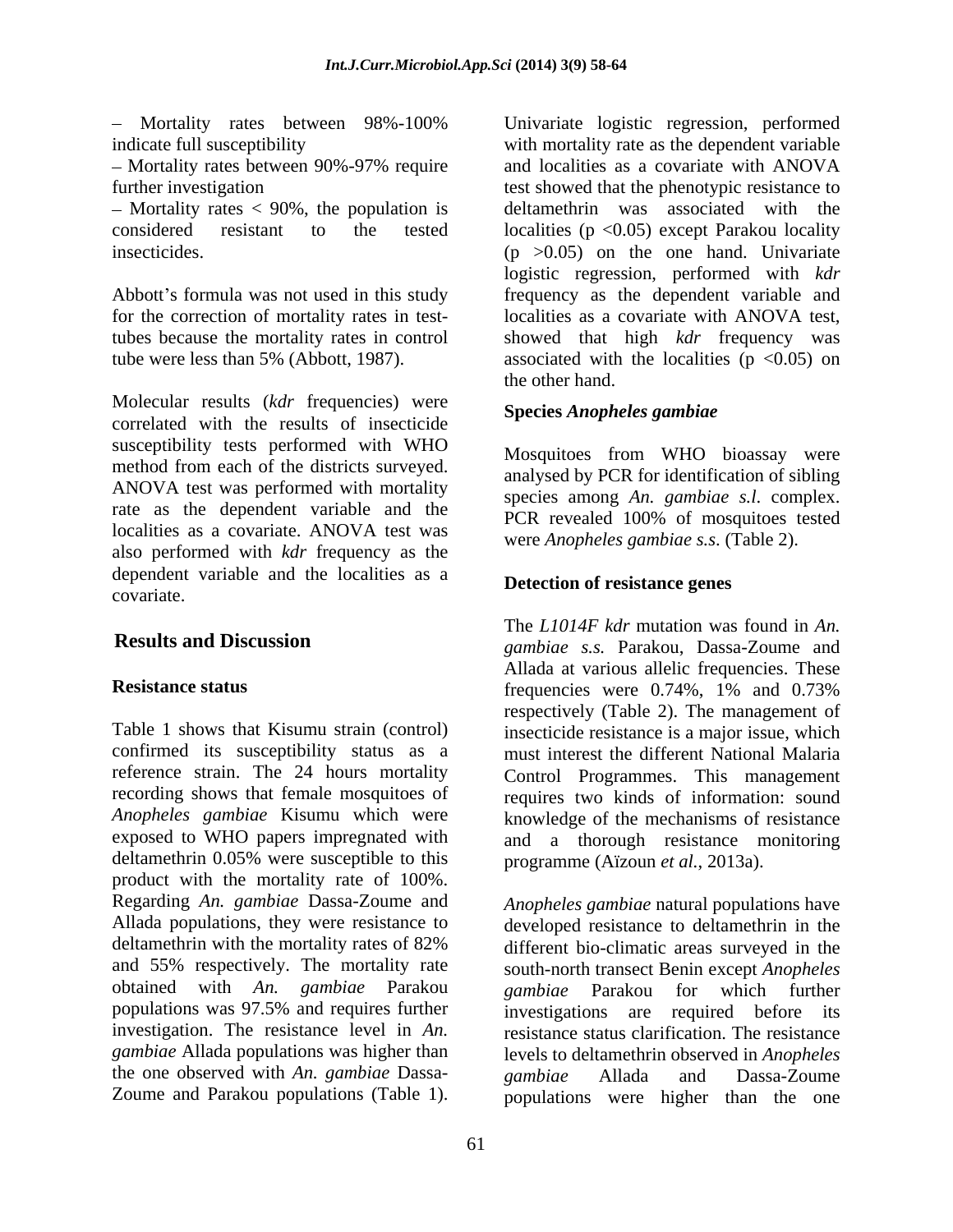observed with *Anopheles gambiae* Parakou. by (Akogbeto *et al.*, unpublished data) in the framework of « *Multilateral initiative of*

Very high *kdr* allelic frequency was populations was that the proportion of An. **For this purpose.** *arabiensis* mosquitoes from Parakou found by Corbel *et al.,* (2007) was almost susceptible. The *kdr* frequency recorded in geographic distribution of vector *Anopheles gambiae* Parakou populations was 0.74 in the current study. The *kdr* frequency recorded in the same *Anopheles kdr* frequencies in *Anopheles gambiae* Dassa-Zoume and Allada populations in 2008 were 0.46 and 0.33 respectively

Similar results were also already observed current study, the *kdr* frequencies recorded *malaria* » (MIM) network in West Africa. In These results showed that *kdr* frequency in fact, Allada, a cereal growing area and these *Anopheles gambiae* populations has Dassa-Zoume, a rice growing area are two significantly increased after five years. This localities where no insecticidal products are is consistent with previous observations generally used to control agricultural pests reporting an increase of the *kdr L1014F* comparatively to the vegetable growing area frequency in *An. gambiae* following a of Parakou where various insecticidal nationwide distribution of long-lasting products are used for this purpose. insecticide-treated nets in Niger (Czeher *et*  (Djogbenou *et al.*, unpublished data). In the in these same *Anopheles gambiae* populations were 1 and 0.73 respectively. *al.*, 2008).

observed in *An. gambiae s.s.* Dassa-Zoume The *kdr* frequency in *Anopheles gambiae* populations and might likely be explained Dassa-Zoume populations recorded in this by absence of metabolic-based resistance. <br>According to Corbel *et al.*, (2007), in the *Anopheles gambiae* Parakou. Similar results vegetable growing area of Parakou, the low were also already observed by (Akogbeto *et*  level of pyrethroid-resistance observed in *al.*, unpublished data) in the framework of « *An. gambiae s.l.* was explained by the *Multilateral initiative of malaria* » (MIM) presence of (i) a relatively high proportion network in West Africa. By contrast to the of susceptible *An. arabiensis* mosquitoes, finding of Diabaté *et al*., (2002) in Burkina (ii) a rather low *kdr* allelic frequency in *An.*  Faso, the agricultural use of insecticide was *gambiae s.s.* and (iii) the absence of not always a source of selection pressure for metabolic-based resistance. But, in the resistance in *An. gambiae s.l.* as *kdr*  current study, all *Anopheles gambiae* frequency in *Anopheles gambiae* Dassa- Parakou specimens tested were *Anopheles*  Zoume was higher than the one observed in *gambiae s.s.* No *An. arabiensis* mosquitoes *Anopheles gambiae* Parakou. In fact, Dassa were found. This result showed that *An.* Zoume is a rice growing area where no *arabiensis* populations from vegetable insecticidal products are generally used to growing area of Parakou tend to decline control agricultural pests comparatively to after five years. The main reason of this the vegetable growing area of Parakou decrease in *An. arabiensis* Parakou where various insecticidal products are used study was higher than the one observed in *Anopheles gambiae* Parakou. Similar results

*gambiae* populations in 2007 by Corbel *et*  presence, though at high frequency, of the *al.,* (2007) was 0.20. In the same way, the West African *kdr* mutation in *Anopheles*  for this purpose.<br>The current study clearly shows that the geographic distribution of vector susceptibility to pyrethroids is critically it will provide baseline information for vector control. The *gambiae* Dassa-Zoume and Allada needs to be carefully monitored.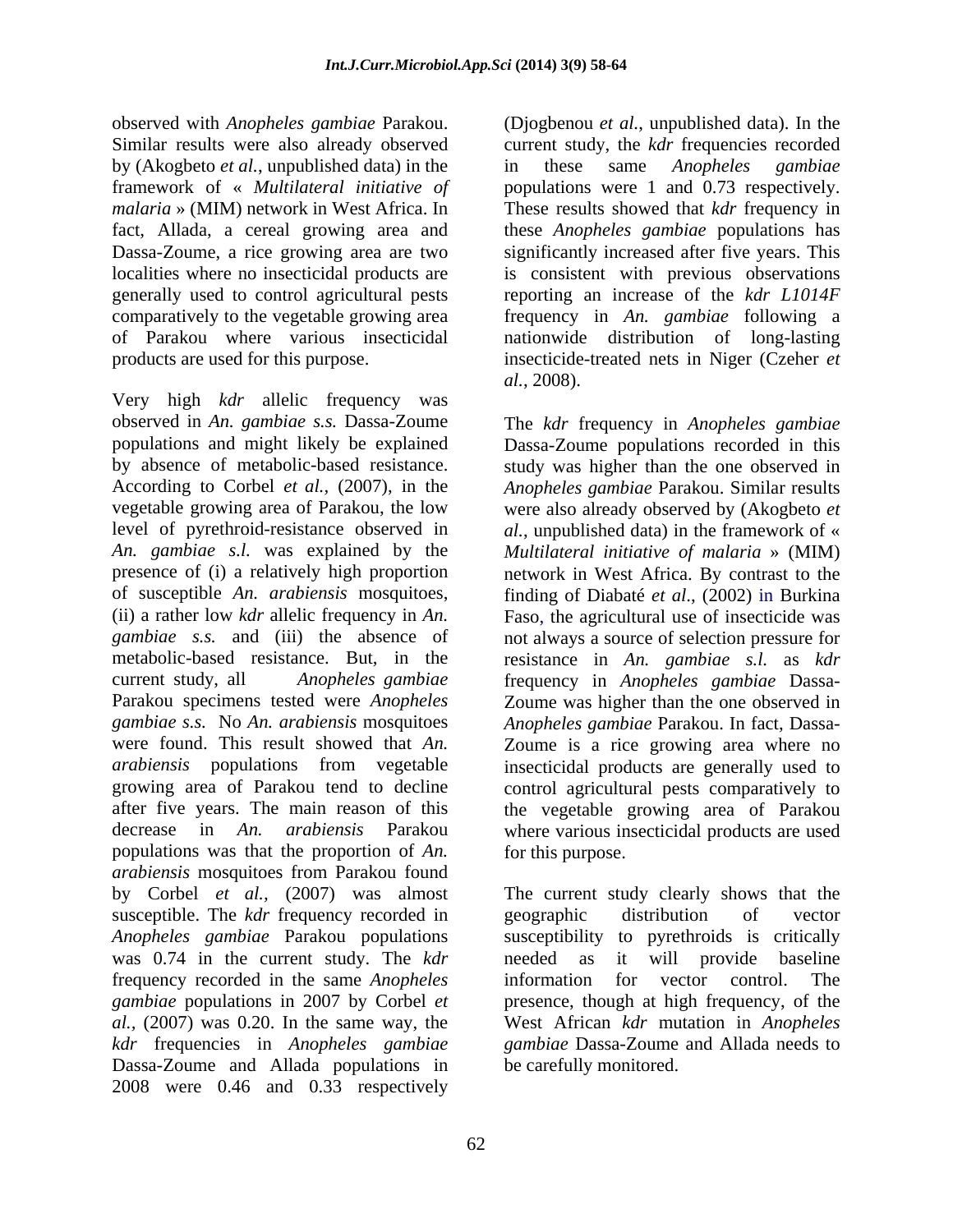|                         |                          |                          |                                         |           | Resistance   |
|-------------------------|--------------------------|--------------------------|-----------------------------------------|-----------|--------------|
| Bio-climatic areas      | Localities               | Insecticides             | Number tested                           | Mortality | Status       |
|                         | Kisumu                   | Deltamethrin             | 92                                      | 100       |              |
| Sudanian                | Parakou                  | Deltamethrin             | 80                                      | 97.5      |              |
| Sudano-guinean          |                          | Dassa-Zoume Deltamethrin | 100                                     | 82        | $\mathbf{R}$ |
| Guinean<br>R: Resistant | Allada<br>S: Susceptible | Deltamethrin             | 100<br>r: require further investigation | 55        |              |

## **Table.1** Percentage of dead *Anopheles gambiae* observed after 1 hour exposure to WHO papers impregnated with deltamethrin 0.05% in Parakou, Dassa-Zoume and Allada localities

**Table.2** Species identification and *kdr* frequency in *Anopheles gambiae s.l.* from WHO bioassays

|             |               |                            | <i>Kdr</i> mutation |    |                  |               |
|-------------|---------------|----------------------------|---------------------|----|------------------|---------------|
| Locality    | Number tested | Species Ag RR RS SS F(Kdr) |                     |    |                  |               |
| Parakou     | 40            | 40                         |                     | 17 |                  | 0.74          |
| Dassa-Zoume | 35            | 35                         | 35 0                |    | $\left( \right)$ |               |
| Allada      |               | 47                         |                     |    |                  | $4 \sim 0.73$ |

Ag: *An. gambiae s.s.*

## **Acknowledgements**

We are grateful to the President's Malaria Initiative of the U.S. Government through USAID which supported in part this study.<br>We are also grateful to the Ministère de Assoc., 3(2): 302–303. We are also grateful to the Ministère de l'Enseignement Supérieur et de la Recherche Scientifique (MESRS) of Benin which supported the second part of this study and the doctoral training of Nazaire. The authors would like to thank Frederic OKE-AGBO for statistical analysis and Damien TODJINOU for providing **Acknowledgements**<br>
We are grateful to the President's Malaria Abbott, W.S. (1987). A method of<br>
Initiative of the U.S. Government through computing the effectiveness of an<br>
USAID which supported in part this study. insect

- Abbott, W.S. (1987). A method of computing the effectiveness of an insecticide. *J. Am. Mosq. Control Assoc.*, 3(2): 302–303.
- Aïzoun, N., Ossè, R., Azondekon, R., Alia, R., Oussou, O., Gnanguenon, V., Aïkpon, R., Padonou, G.G., Akogbéto, M. (2013a). Comparison of the standard WHO susceptibility tests and the CDC bottle bioassay for the determination of insecticide susceptibility in malaria vectors and